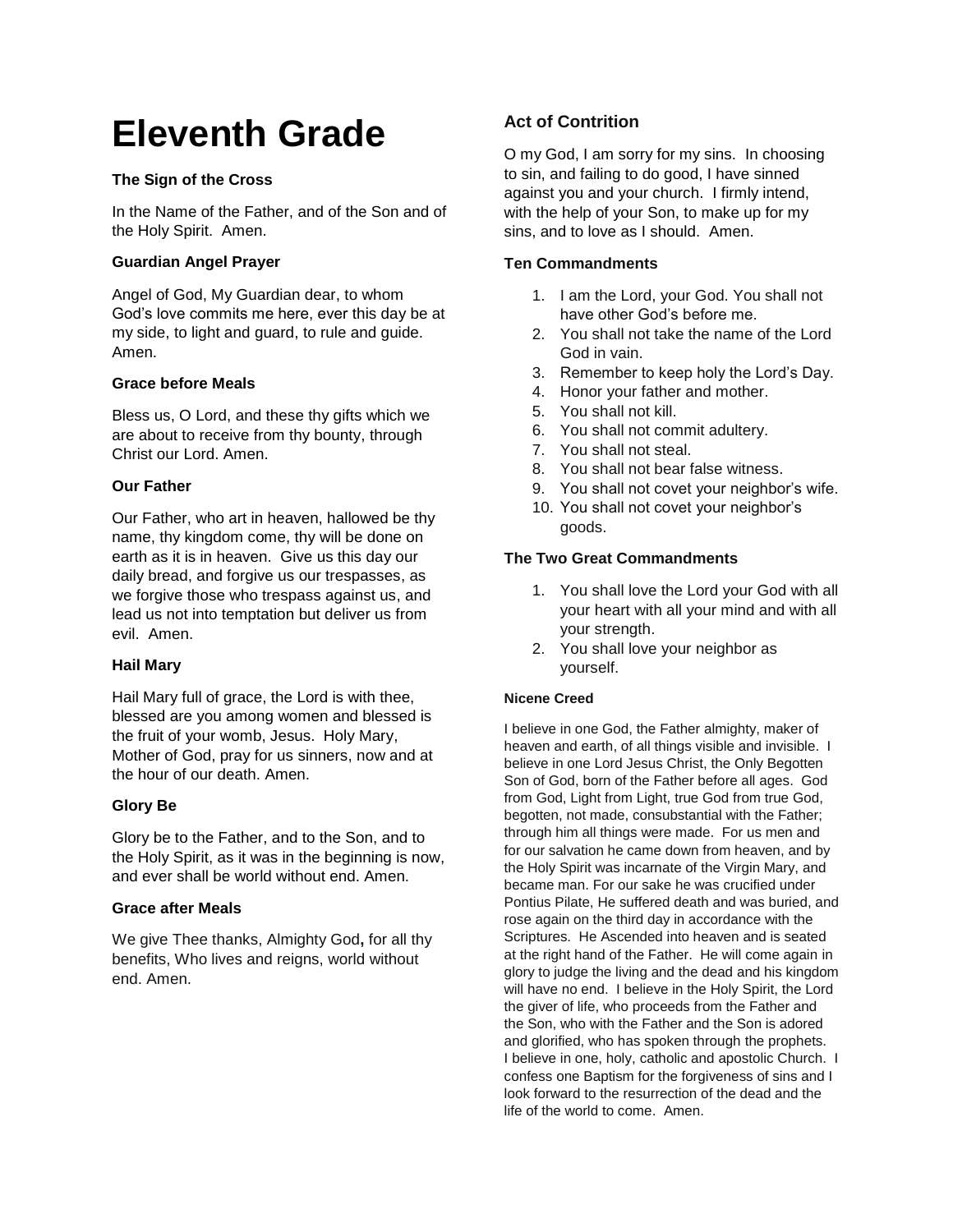#### **Rite of Reconciliation**

Bless me Father for I have sinned. My last confession was\_\_\_\_\_\_. My sins are\_\_\_\_\_\_. I am sorry for these and all my sins. Act of Contrition, Receive absolution Penance

Priest: Give thanks to the Lord for He is good You: His mercy endures forever.

## **How to Receive Communion**

- 1. Be in a state of Grace.
- 2. Fast 1 hour before Mass.
- 3. Go to Mass.
- 4. Approach the Altar.
- 5. Receive the Body of Christ.
- 6. Receive the Blood of Christ.
- 7. Return to pew, kneel & pray.

#### **Seven Sacraments**

- 1. Baptism
- 2. Confirmation
- 3. Holy Eucharist
- 4. Reconciliation
- 5. Anointing of the Sick
- 6. Holy Orders
- 7. Matrimony

## **Four Evangelists**

- 1. Matthew
- 2. Mark
- 3. Luke
- 4. John

# **Corporal Works of Mercy**

- 1. To Feed the Hungry
- 2. To give drink to the thirsty
- 3. To Clothe the naked
- 4. To visit the imprisoned
- 5. To shelter the homeless
- 6. To visit the sick
- 7. To bury the dead

#### **Spiritual Works of Mercy**

- 1. To correct the sinner
- 2. To teach the ignorant
- 3. To counsel the doubtful
- 4. To comfort the sorrowful
- 5. To bear wrongs patiently
- 6. To forgive injury
- 7. To pray for the living and the dead.

## **Eight Beatitudes**

- 1. Blest are the poor in spirit; the kingdom of God is theirs.
- 2. Blest are the sorrowing; they will be consoled.
- 3. Blest are the humble; they will inherit the land.
- 4. Blest are they who hunger and thirst for holiness; they will have their fill.
- 5. Blest are they who show mercy; mercy shall be theirs.
- 6. Blest are the pure in heart; for they shall see their God.
- 7. Blest are the peacemakers; they shall be called sons of God.
- 8. Blest are those who are persecuted for the sake of holiness; the kingdom of God is theirs.

# **Rosary Prayers**

## **Hail Holy Queen**

Hail Holy Queen, Mother of mercy, our life, sweetness and our hope. To you do we cry poor banished children of Eve. To you do we lift up sighs, mourning and weeping in this valley of tears. Turn, then, most gracious advocate, your eyes of mercy towards us and after this our exile, show on to us the blessed fruit of your womb, Jesus. O Clement, O loving, O sweet Virgin Mary.

## **Apostle's Creed**

I believe in God, the Father almighty, Creator of heaven and earth, and in Jesus Christ, His only Son, our Lord, who was conceived by the Holy Spirit, born of the Virgin Mary, suffered under Pontius Pilate, was crucified, died and was buried; He descended into hell; on the third day He rose again from the dead; He ascended into heaven, and is seated at the right hand of God the Father almighty; from there He will come to judge the living and the dead I believe in the Holy Spirit, the holy catholic Church, the communion of saints, the forgiveness of sins, the resurrection of the body, and life everlasting. Amen.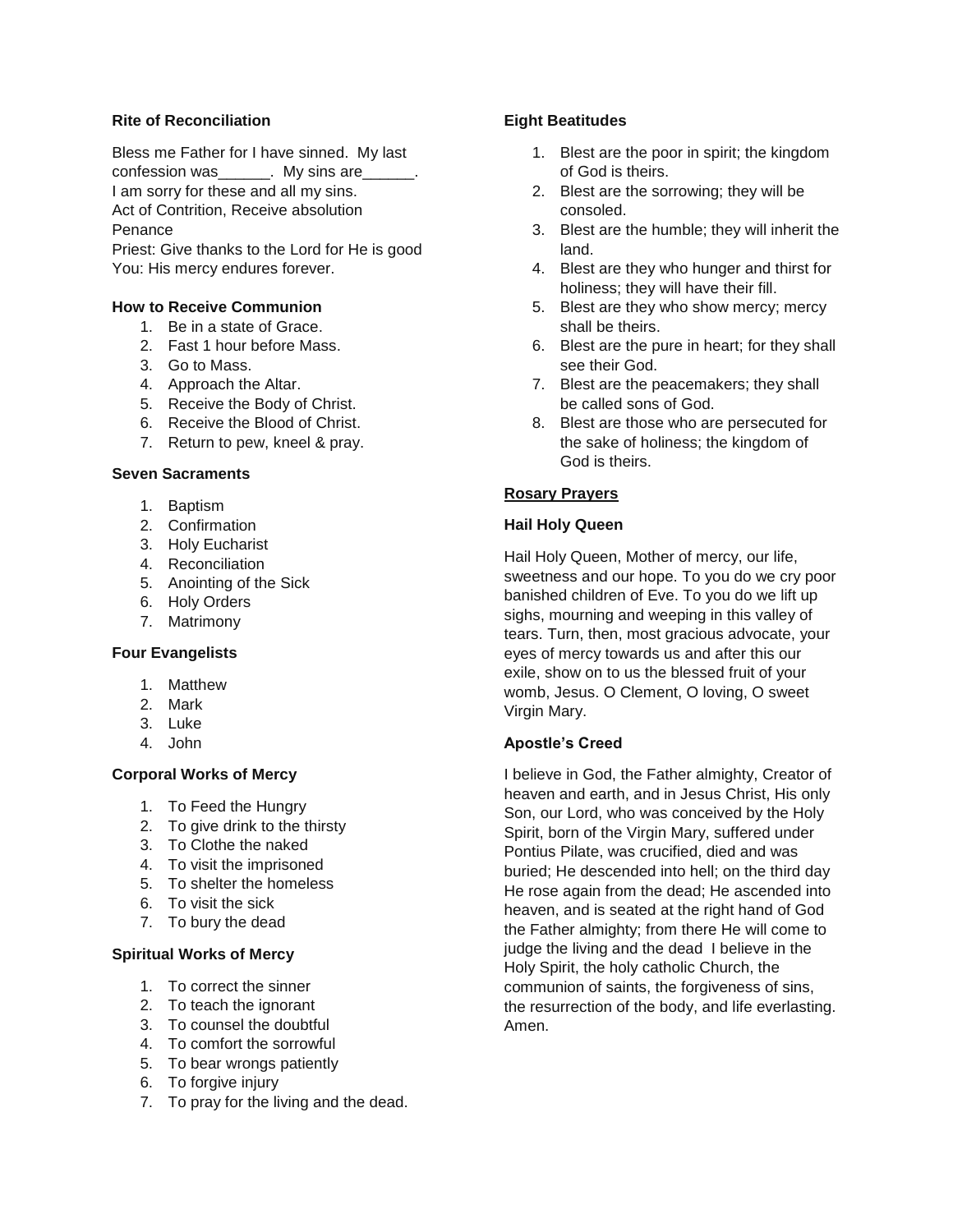## **Fatima Prayer**

O, my Jesus, forgive us our sins, save us from the fires of hell, and lead all souls to heaven especially those in most need of thy mercy. Amen.

#### **Holy Days of Obligation**

- 1. Christmas Day- December 25
- 2. Mary Mother of God- January 1
- 3. Assumption of Blessed Virgin Mary-August 15
- 4. All Saints Day- November 1
- 5. Immaculate Conception- December 8

#### **Gifts of the Holy Spirit**

- 1. Wisdom
- 2. Understanding
- 3. Right Judgment
- 4. Courage
- 5. Knowledge
- 6. Reverence/ Piety
- 7. Wonder & Awe/ Fear of the Lord

#### **Precepts of the Church**

- 1. Keep holy the day of the Lord's Resurrection by participating in Mass every Sunday and Holy Days of Obligation. Abstain from needless work.
- 2. Receive the Sacrament of Reconciliation regularly; a minimum of once per year.
- 3. Receive Holy Eucharist frequently at least once a year at Eater.
- 4. Do penance including abstaining from meat and fasting from food on the appointed days.
- 5. Strengthen and support the Church, one's own parish community, parish priest, the world wide church and the Pope.
- 6. Join the missionary spirit and apostolate of the Church.
- 7. Observe the marriage laws of the Church and give religious training through example and word to your children

## **Abortion Prayer**

Jesus, Mary and Joseph, I love you very much, I beg you to spare the life of the unborn baby I have spiritually adopted, who is in danger of abortion.

## **Theological Virtues**

- 1. Faith
- 2. Hope
- 3. Charity

# **Cardinal Virtues**

- 1. Prudence
- 2. Justice
- 3. Fortitude
- 4. Temperance

# **Seven Deadly Sins**

- 1. Pride/Vanity
- 2. Envy
- 3. Gluttony
- 4. Lust
- 5. Anger/Wrath
- 6. Greed
- 7. Sloth

# **Marks of the Church**

- 1. One
- 2. Holy
- 3. Catholic
- 4. Apostolic

## **Fruits of the Holy Spirit**

- 1. Charity
- 2. Joy
- 3. Peace
- 4. Patience
- 5. Kindness
- 6. Goodness
- 7. Generosity
- 8. Gentleness
- 9. Faithfulness
- 10. Modesty
- 11. Self-Control
- 12. Chastity

#### **Types of Sin**

- 1. Venial
- 2. Mortal